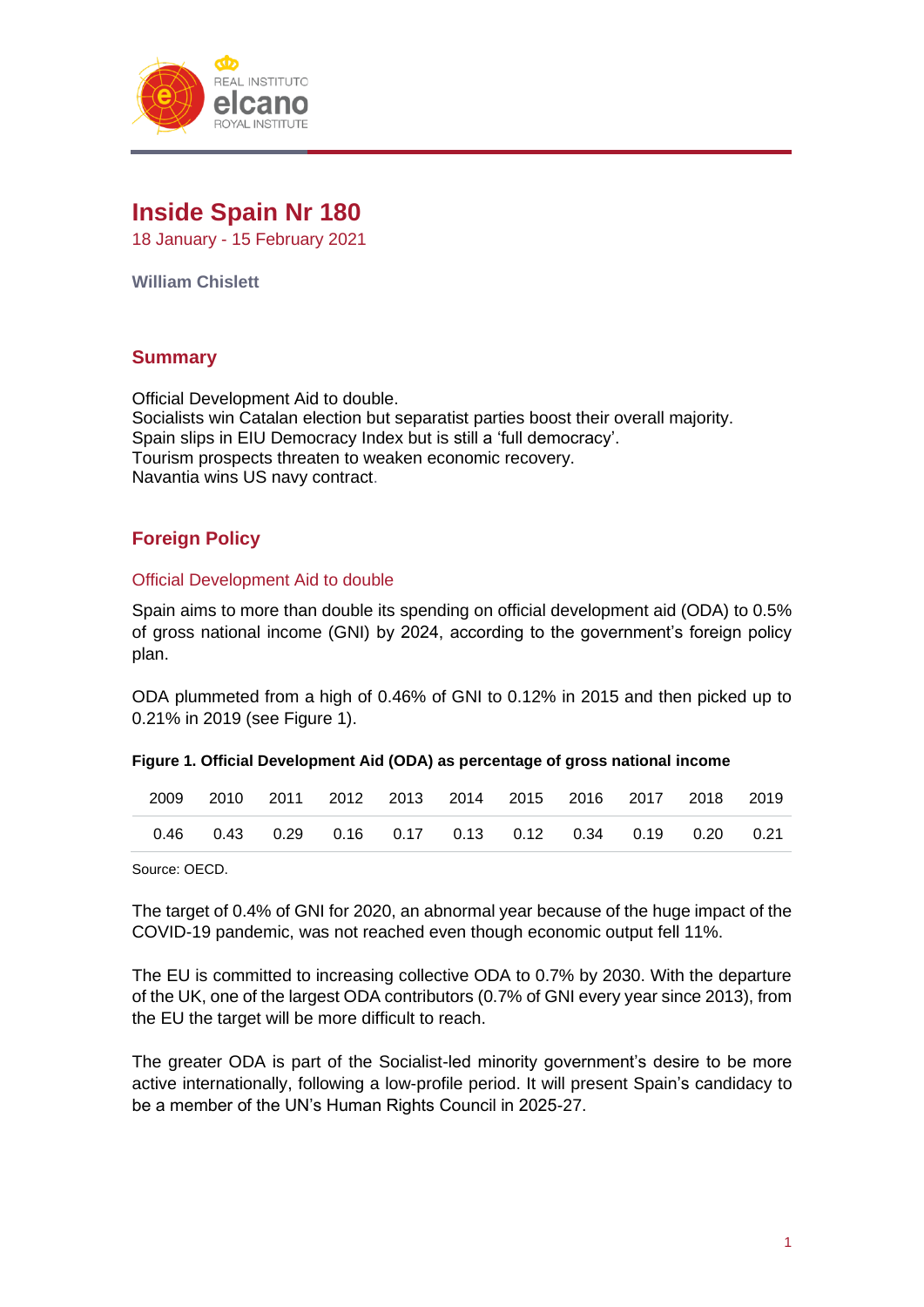The government sees an opportunity for better relations with the US under the Biden Administration. In the trade area, it will seek the 'lifting of the unjust unilateral measures' against the exports of olive oil and wine.

The UK's exit from the EU is seen as a chance for Spain to push for a more globally engaged and more federal Europe.

The government notched up several successes in its first year including the large share of the EU's pandemic recovery fund (€240 billion of the total €750 billion) that Spain will receive and resolving, for the time being at any rate, the post-Brexit status of Gibraltar, the British Overseas Territory claimed by Madrid, which has joined the Schengen Area for passport-free travel.

More problematic is how to resolve the influx of migrants from North Africa, particularly to the Canary Islands which received more than 22,000 last year, 10 times the number in 2019.

# **Domestic Scene**

# Socialists win Catalan election but separatist parties boost their overall majority

Catalan pro-independence parties won a larger majority in the region's election on, for the first time, just over more than 50% of the voter turnout (at 53.6% the lowest in 40 years), but the Socialists were the most voted party and said they would try to form a government.

The 'unionist' Socialists, led by former Health Minister Salvador Illa, almost doubled their number of seats to 33 in the 135-strong parliament in an election overshadowed by the pandemic, the same number as the Catalan Republican Left (ERC) but with a larger share of the vote (see Figure 2). ERC got one more seat than Together for Catalonia (JxCat), putting it, unlike in December 2017, at the head of the divided secession movement which also includes the backing of the anti-capitalist Popular Unity Candidacy (CUP). CUP doubled its seats to nine and holds the key as to whether ERC and JxCat continue their coalition. These three parties have 74 seats, four more than in 2017 and six more than an absolute majority. PDeCAT, which split from JxCat, won no seats.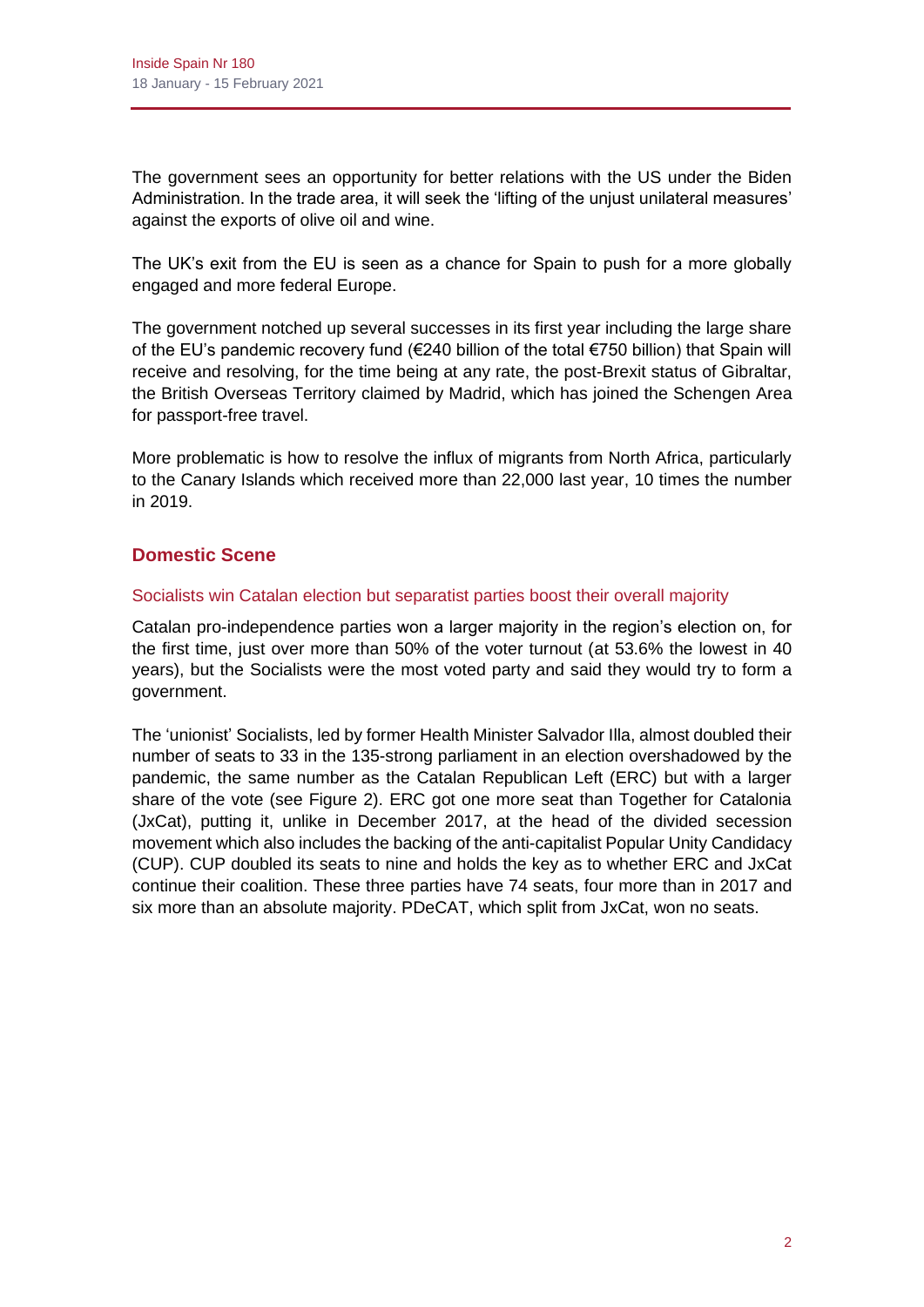|                                          | 2021 | % of votes | 2017 | % of votes |
|------------------------------------------|------|------------|------|------------|
| <b>Catalan Socialist Party</b><br>(PSC)  | 33   | 23.0       | 17   | 13.9       |
| Catalan Republican Left<br>(ERC)         | 33   | 21.3       | 32   | 21.4       |
| <b>Together for Catalonia</b><br>(JxCat) | 32   | 20.1       | 34   | 21.6       |
| <b>VOX</b>                               | 11   | 7.7        |      |            |
| <b>Popular Unity Candidacy</b><br>(CUP)  | 9    | 6.7        | 4    | 4.5        |
| Catalunya en Comú-Podem                  | 8    | 6.9        | 8    | 7.5        |
| Ciudadanos (Cs)                          | 6    | 5.6        | 36   | 25.3       |
| Popular Party (PP)                       | 3    | 3.8        | 4    | 4.2        |
| Voter turnout                            |      | 53.6       |      | 79.1       |

#### **Figure 2. Catalan parliament elections, 2021 and 2017 results (number of seats and % of votes)**

Source: Catalan Government.

While the Socialists did well, they face a daunting task in trying to form a government. The mainstream conservative Popular Party (PP) and the centrist Ciudadanos (Cs) only won nine seats between them, two less than the hard-right VOX, which stormed into the Catalan parliament for the first time and became the most strident voice against independence. VOX, with 52 MPs in the national parliament, was one of the three most voted parties in 50 of Catalonia's 947 municipalities. The collapse of Cs from its stunning result in 2017, when it was the most voted party with 36 seats, mirrored that in the November 2019 general election which saw it drop from 47 to 10 seats in the national parliament. The PP's result (three seats and almost four times fewer votes than VOX) was its worst ever in Catalonia.

Unless Illa can form a leftist government with ERC, which tends to support the Socialistled minority central government in Madrid by giving it parliamentary support, and with Catalunya en Comú-Podem, an alliance which includes Podemos, the junior partner in the central government, the pro-independence parties will continue to govern. That looks likely as these parties agreed during the campaign to spurn any offers from the Socialists.

ERC's leader Pere Aragonès, who became Catalonia's acting Premier in 2020 after JxCat's Quim Torra had to step down after he was barred from public office for 18 months for refusing to remove banners during an election campaign from a public building calling for the release of nine imprisoned pro-independence leaders, wasted no time in sending a message to Madrid.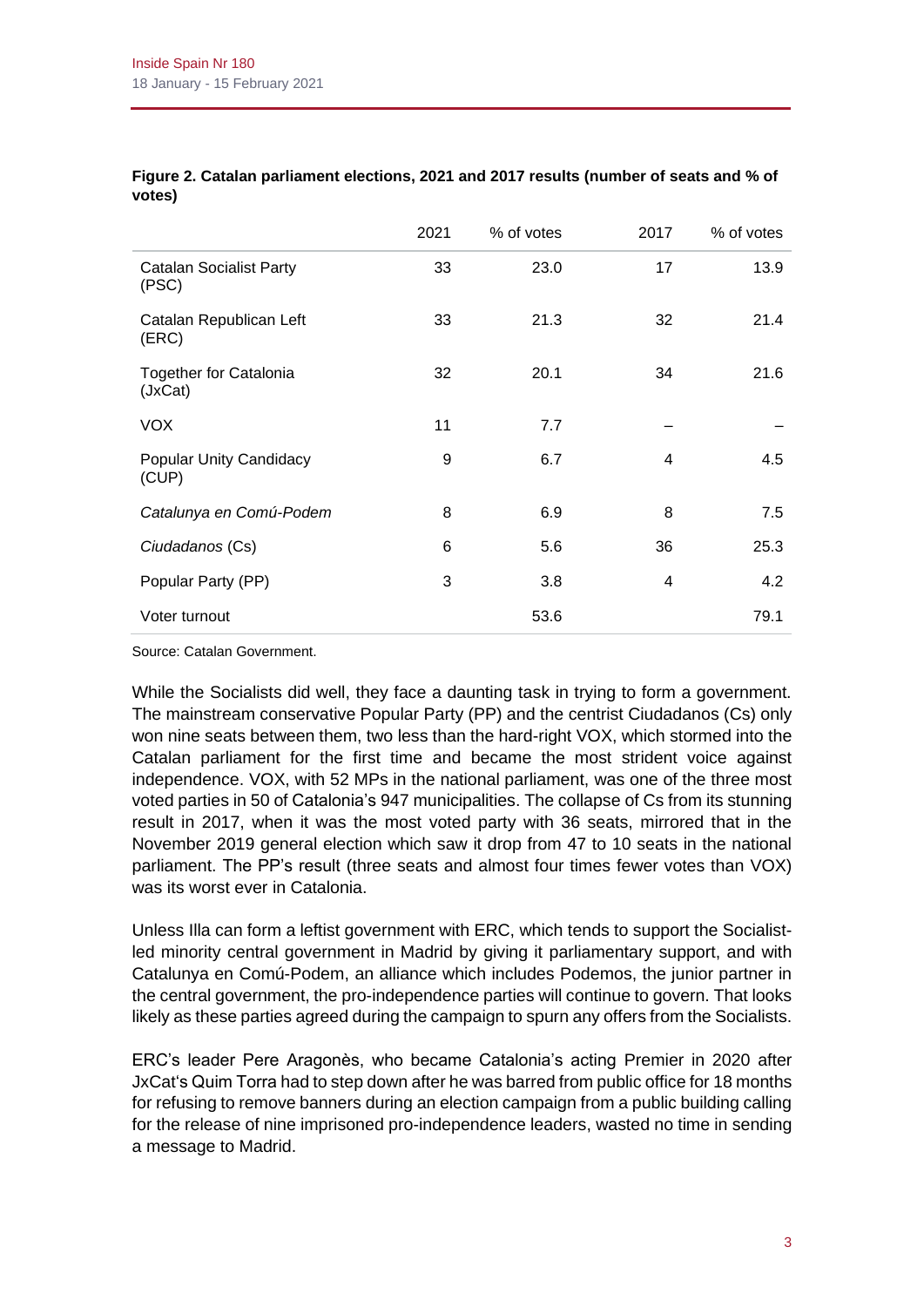'We, the pro-independence parties have a majority, we have reached more than 50% of the popular vote', said Aragonès. 'The Catalan people have spoken, the time has come to negotiate a referendum of self-determination. Please get involved'. He also wants an amnesty for the nine.

Among the nine jailed for their involvement in the illegal 2017 referendum on independence is Oriol Junqueras, the former ERC leader and Deputy Premier. It was the Supreme Court's ruling against Torra that sparked the election, which otherwise might have been held in December 2021 at the end of its term in office.

ERC takes a more gradual approach to independence than the confrontational JxCat, whose former leader, Carles Puigdemont, the Catalan Premier at the time of the referendum, fled to Belgium in October 2017.

The four pro-independence parties are trumpeting they won 50.7% of the votes but overlook the fact that they garnered 764,902 fewer votes than in 2017. Pandemic fears reduced voter turnout from 79.1% in 2017 to 53.6%.

Illa hoped to 'stitch Catalonia back together' after a decade of polarisation over independence, but that looks forlorn in a society that is now even more deeply divided.

# Pandemic cases surpass 3 million

The number of people diagnosed with COVID-19 surpassed 3 million, three times that last October when the second and six-month state of emergency was declared. Meanwhile the 14-day cumulative case count per 100,000 residents fell in the last four weeks from 689 to 417 (250 is the threshold at which the government considers the country should be put on maximum alert) after hitting 900 on 27 January, following the relaxation of restrictions over Christmas and the New Year (see Figure 3). Germany's rate is below 80. The number of deaths reached 65,449.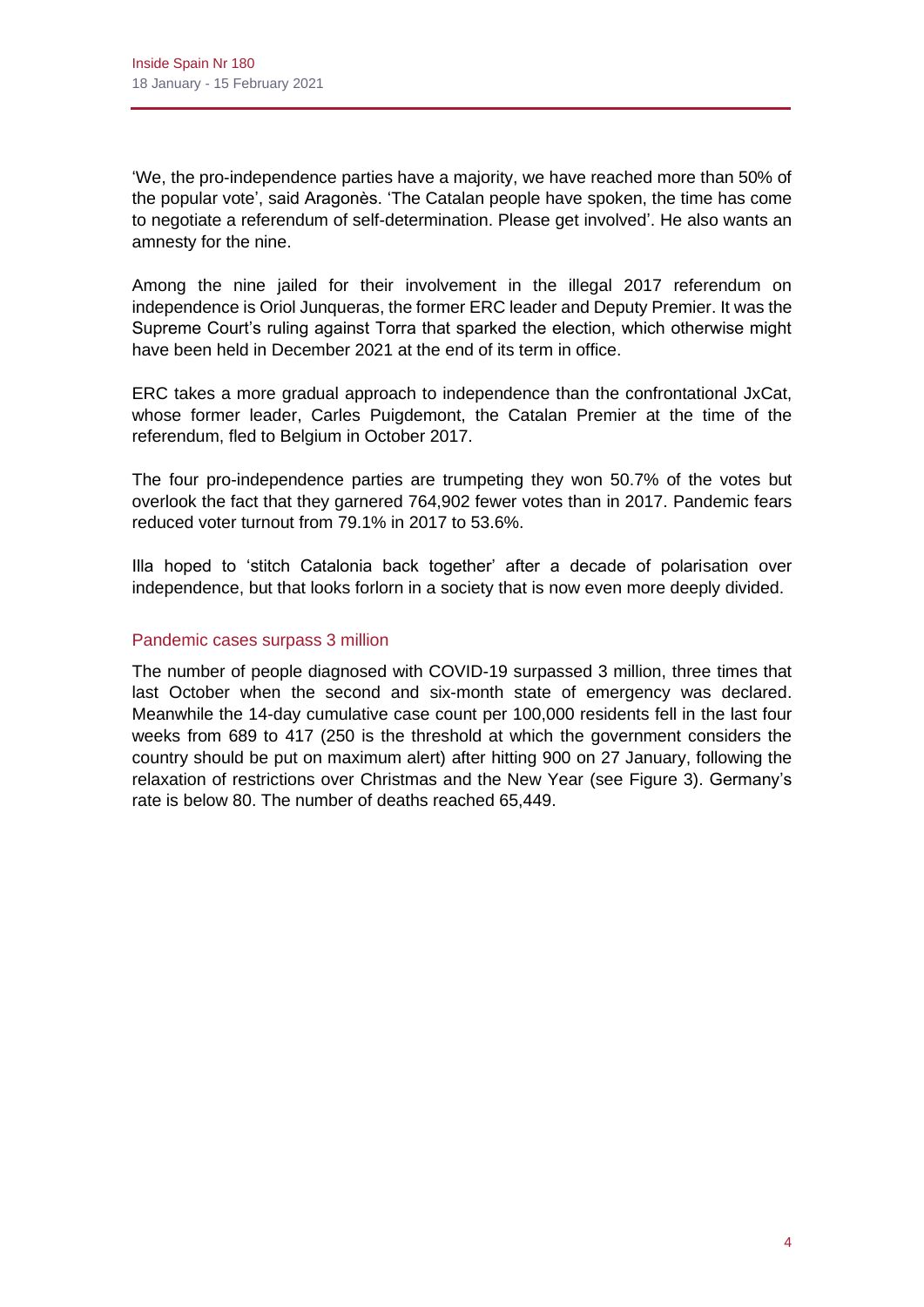|                         | 16 December 2020 | 18 January 2021 | 15 February 2021 |
|-------------------------|------------------|-----------------|------------------|
| Andalucía               | 136              | 628             | 498              |
| Aragón                  | 219              | 615             | 434              |
| Asturias                | 209              | 318             | 416              |
| <b>Balearic Islands</b> | 307              | 680             | 187              |
| <b>Basque Country</b>   | 267              | 350             | 406              |
| Canary Islands          | 124              | 175             | 133              |
| Cantabria               | 217              | 352             | 223              |
| Castilla y León         | 180              | 911             | 508              |
| Castilla-La Mancha      | 244              | 1,007           | 399              |
| Catalonia               | 215              | 631             | 325              |
| Extremadura             | 141              | 1,384           | 241              |
| Galicia                 | 170              | 484             | 374              |
| Madrid                  | 248              | 790             | 559              |
| Murcia                  | 142              | 1,082           | 287              |
| Navarre                 | 197              | 386             | 280              |
| La Rioja                | 201              | 921             | 405              |
| Valencia                | 239              | 896             | 506              |
| Spain (1)               | 201              | 689             | 417              |

# **Figure 3. Coronavirus (COVID-19) cases per 100,000 people in past 14 days by regions**

(1) Including the North African enclaves of Ceuta and Melilla.

Source: Health Ministry.

Deliveries of the vaccination against COVID-19 have been slow to arrive, leading the regional government of Madrid (population 6 million) to suspend vaccinations on 27 January for two weeks. The situation began to improve Spain-wide in the middle of this month (see Figure 4).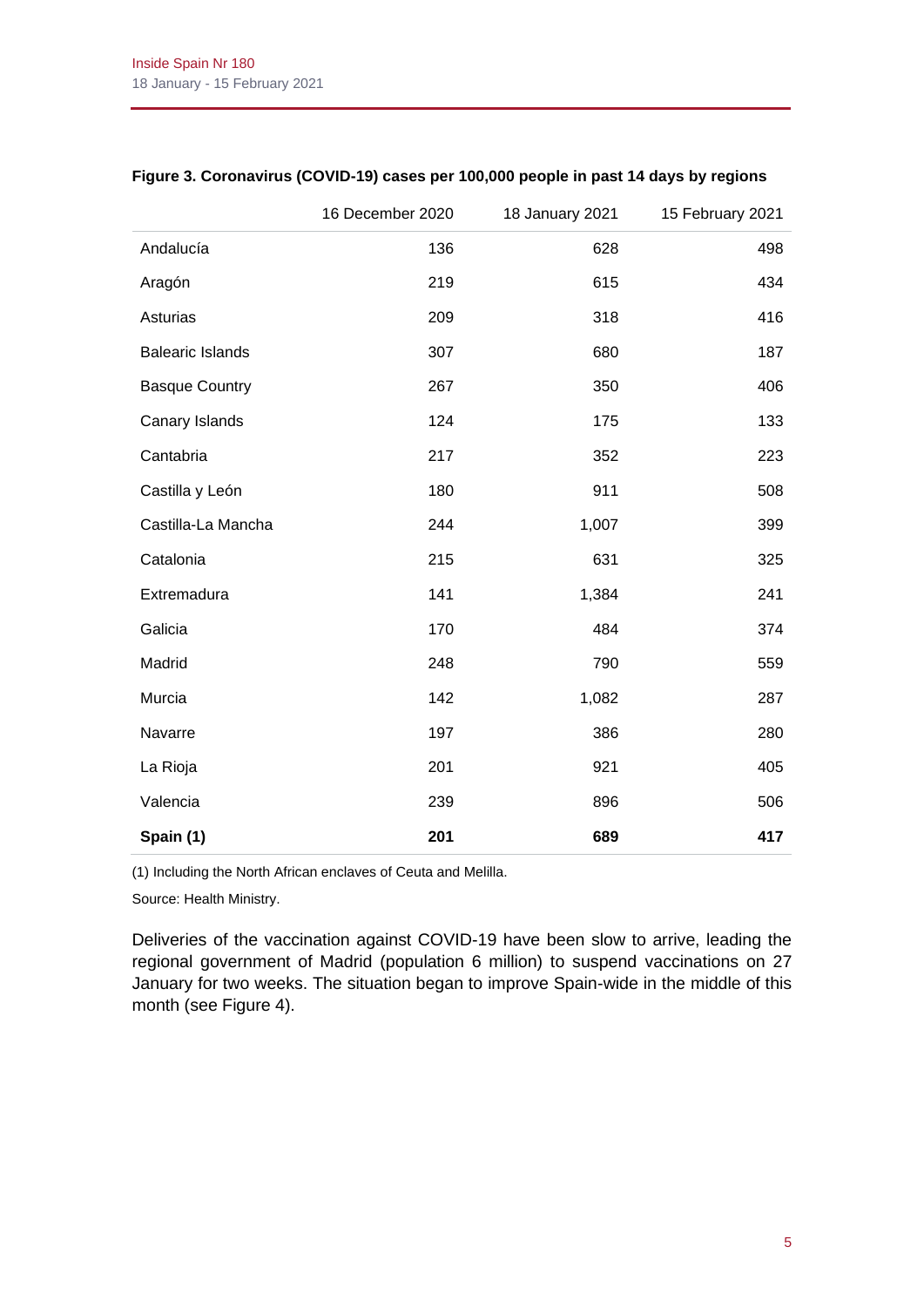|         | Doses per 100 people |
|---------|----------------------|
| UK      | 22.9                 |
| US      | 15.9                 |
| Spain   | 5.1                  |
| Italy   | 4.9                  |
| Germany | 4.9                  |
| France  | 4.4                  |

# **Figure 4. COVID-19 vaccination doses administered per 100 people (1)**

(1) This is counted as a single dose, and may not equal the total number of people vaccinated, depending on the specific dose regime (eg, people receive multiple doses).

Source[: https://ourworldindata.org/covid-vaccinations?country=ESP~FRA~DEU~ITA~GBR~USA.](https://ourworldindata.org/covid-vaccinations?country=ESP~FRA~DEU~ITA~GBR~USA)

## Spain slips in EIU Democracy Index but still a 'full democracy'

Spain dropped from 16<sup>th</sup> position equal with Austria out of 167 countries to 22<sup>nd</sup> in the 2020 Democracy Index of *The Economist* on a slightly lower score but remained part of the top group of 23 'full democracies' (see Figure 5).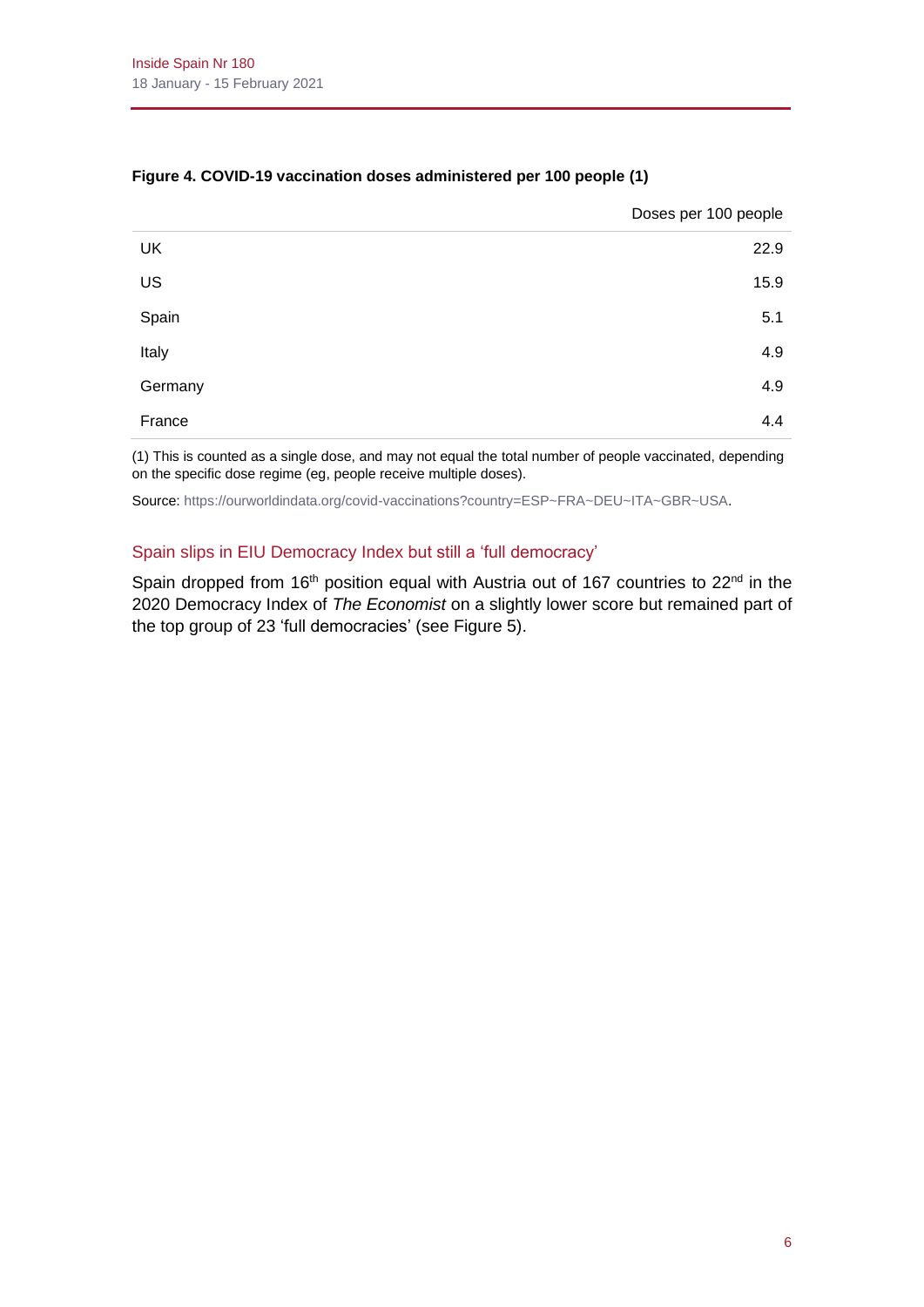|                         | Rank<br>(2)    | Overall<br>score | Electoral process<br>& pluralism | Functioning of<br>government | Political<br>participation | Political<br>culture | Civil<br>liberties |
|-------------------------|----------------|------------------|----------------------------------|------------------------------|----------------------------|----------------------|--------------------|
| <b>Full democracies</b> |                |                  |                                  |                              |                            |                      |                    |
| Norway                  | $\mathbf{1}$   | 9.81             | 10.00                            | 9.64                         | 10.00                      | 10.00                | 9.41               |
| Iceland                 | $\overline{2}$ | 9.37             | 10.00                            | 8.57                         | 8.89                       | 10.00                | 9.41               |
| Sweden                  | 3              | 9.26             | 9.58                             | 9.29                         | 8.33                       | 10.00                | 9.12               |
| New Zealand             | 4              | 9.25             | 10.00                            | 8.93                         | 8.89                       | 8.75                 | 9.71               |
| Canada                  | 5              | 9.24             | 9.58                             | 8.93                         | 8.89                       | 9.38                 | 9.41               |
| Finland                 | 6              | 9.20             | 10.00                            | 8.93                         | 8.89                       | 8.75                 | 9.41               |
| Denmark                 | $\overline{7}$ | 9.15             | 10.00                            | 8.93                         | 8.33                       | 9.38                 | 9.12               |
| Ireland                 | 8              | 9.05             | 10.00                            | 7.86                         | 8.33                       | 9.38                 | 9.71               |
| Australia               | $9=$           | 8.96             | 10.00                            | 8.57                         | 7.78                       | 8.75                 | 9.71               |
| <b>Netherlands</b>      | $9=$           | 8.96             | 9.58                             | 9.29                         | 8.33                       | 8.75                 | 8.82               |
| Taiwan                  | 11             | 8.94             | 10.00                            | 9.64                         | 7.22                       | 8.13                 | 9.71               |
| Switzerland             | 12             | 8.83             | 9.58                             | 8.57                         | 7.78                       | 9.38                 | 8.82               |
| Luxembourg              | 13             | 8.68             | 10.00                            | 8.57                         | 6.67                       | 8.75                 | 9.41               |
| Germany                 | 14             | 8.67             | 9.58                             | 8.21                         | 8.33                       | 8.13                 | 9.12               |
| Uruguay                 | 15             | 8.61             | 10.00                            | 8.57                         | 6.67                       | 8.13                 | 9.71               |
| <b>UK</b>               | 16             | 8.54             | 10.00                            | 7.50                         | 8.89                       | 7.50                 | 8.82               |
| Chile                   | 17             | 8.28             | 9.58                             | 8.21                         | 6.67                       | 8.13                 | 8.82               |
| Austria                 | $18=$          | 8.16             | 9.58                             | 7.50                         | 8.33                       | 6.88                 | 8.53               |
| Costa Rica              | $18 =$         | 8.16             | 9.58                             | 6.79                         | 7.22                       | 7.50                 | 9.71               |
| Mauritius               | 19             | 8.14             | 9.17                             | 7.86                         | 6.11                       | 8.75                 | 8.82               |
| Japan                   | 21             | 8.13             | 8.75                             | 8.57                         | 6.67                       | 8.13                 | 8.53               |
| Spain                   | 22             | 8.12             | 9.58                             | 7.14                         | 7.22                       | 8.13                 | 8.53               |
| South Korea             | 23             | 8.01             | 9.17                             | 8.21                         | 7.22                       | 7.50                 | 7.94               |
| Flawed democracies      |                |                  |                                  |                              |                            |                      |                    |
| France                  | 24             | 7.99             | 9.58                             | 7.50                         | 7.78                       | 6.88                 | 8.24               |
| US                      | 25             | 7.92             | 9.17                             | 6.79                         | 8.89                       | 6.25                 | 8.53               |
| Portugal                | 26             | 7.90             | 9.58                             | 7.50                         | 6.11                       | 7.50                 | 8.82               |

# **Figure 5. The Economist Intelligence Unit's Democracy Index, 2020 (1)**

(1) Overall score out of 10.

(2) Out of 167 countries and two territories.

Source: The Economist Intelligence Unit.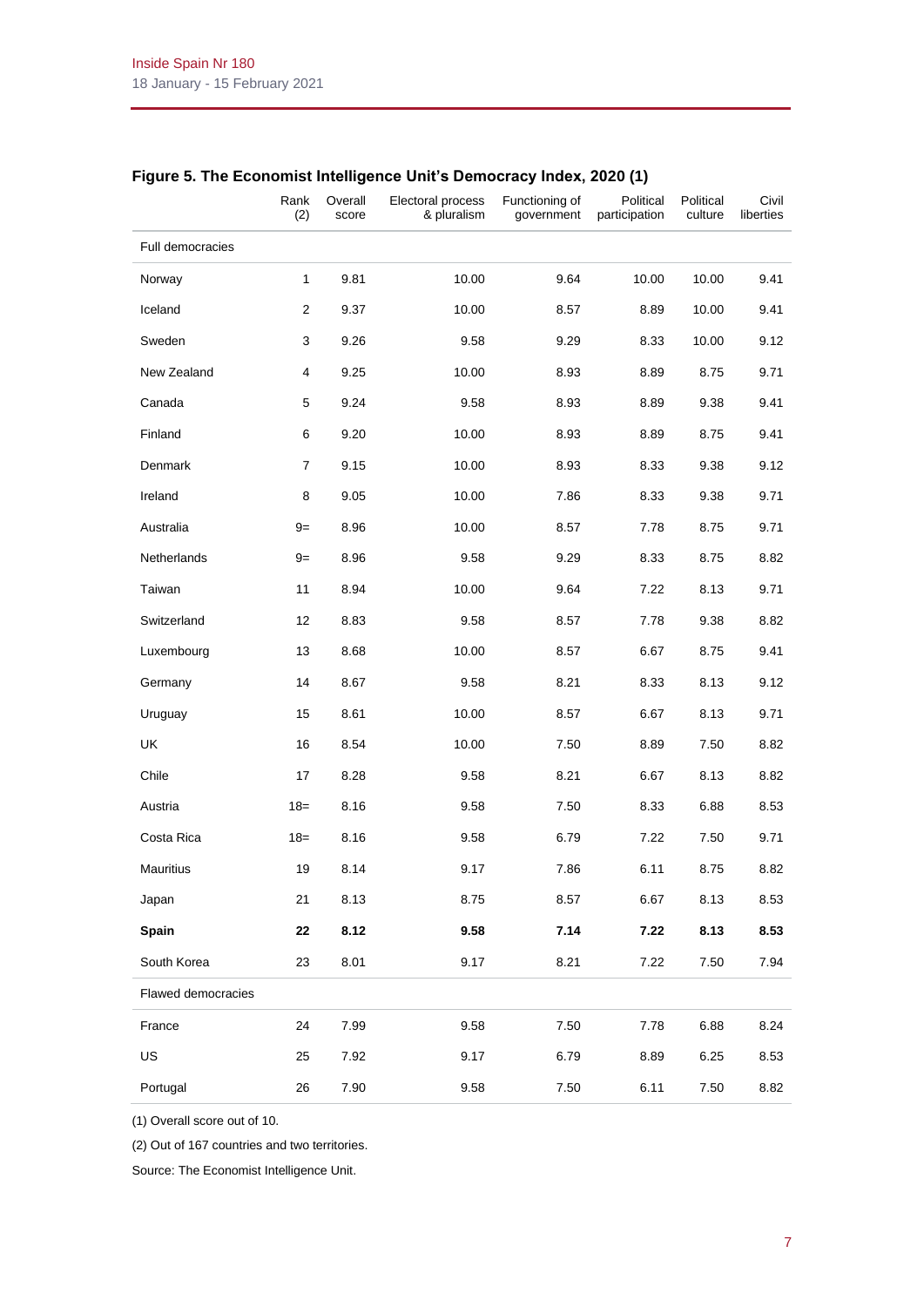The country's score fell from 8.18 out of 10 to 8.12. Spain was overtaken by Taiwan and Japan, which moved from the 'flawed democracy' category to 'full democracy' (a score of 8 or more), and by Mauritius and Costa Rica, which improved their position in the 'full democracy' classification (see Figure 6). Taiwan was the star-performer, rising 20 places to 11<sup>th</sup>.

**Figure 6. The Economist Intelligence Unit's 2020 Democracy Index: 167 countries scored on a scale of 0 to 10 based on 60 indicators**



Source: The Economist Intelligence Unit.

Deputy Prime Minister Pablo Iglesias, the combative leader of the hard-left Unidas Podemos (UP) and the junior partner in the Socialist-led minority coalition government, questioned whether Spain was a 'full democracy' because of the jailing of nine separatist Catalan politicians for their involvement in the illegal 2017 independence referendum and the flight (from justice) into 'exile' in Belgium of former Catalan Premier Carles Puigdemont.

Socialist Deputy Prime Minister Carmen Calvo said the rule of law prevailed in Spain. For UP, the nine are political prisoners and for the Socialists and other mainstream parties they are imprisoned politicians.

Iglesias' outburst followed remarks last month in which he compared the situation of Puigdemont to that of Republican exiles during the Franco dictatorship.

The index, compiled by The Economist Intelligence Unit (EIU), is based on five categories: (1) electoral process and pluralism; (2) functioning of government; (3) political participation; (4) political culture; and (5) civil liberties. Based on their scores on a range of indicators within these categories, each country is then classified as one of four types of regime: full democracy; flawed democracy; hybrid regime; or authoritarian regime.

Spain's scores in electoral process and pluralism, functioning of government and political culture were unchanged and dropped in political participation (from 7.78 to 7.22) and civil liberties (from 8.82 to 8.53).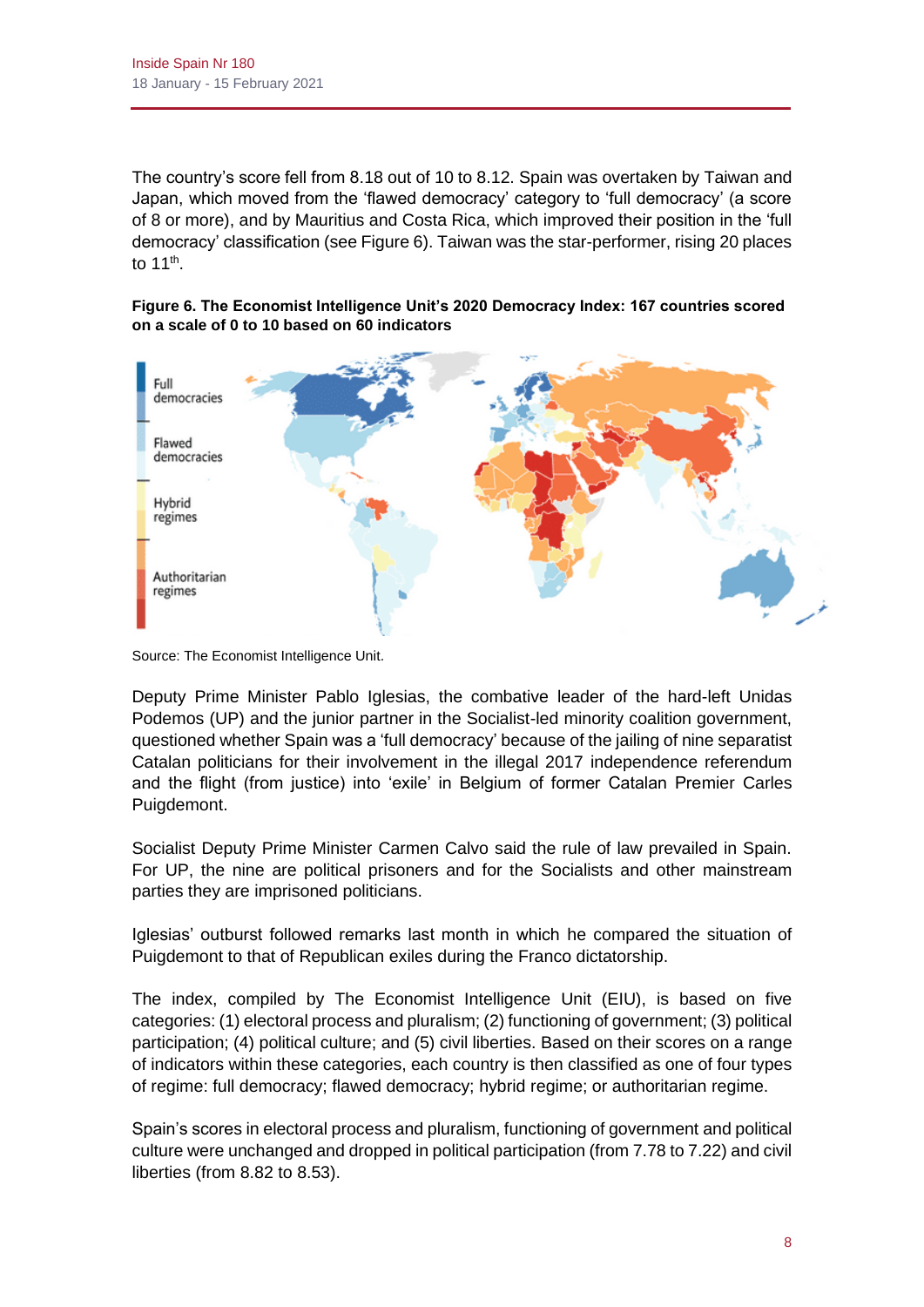The EIU believes that measures of democracy which only reflect the state of political freedoms and civil liberties are too narrow. It regards the Freedom House electoral democracy measure, for example, as a thin concept as it does not encompass sufficiently, or, in some cases, at all, the features that determine how substantive democracy is.

Spain's score since the index was launched in 2006 has varied between a high of 8.45 in 2008 to a low of 8.02 in 2011-13 (see Figure 7).

|              | 2006 | 2008 | 2010 | 2012 | 2014 | 2016 | 2018 | 2019 | 2020 |
|--------------|------|------|------|------|------|------|------|------|------|
| France       | 8.07 | 8.07 | 7.77 | 7.88 | 8.04 | 7.92 | 7.80 | 8.12 | 7.99 |
| Italy        | 7.73 | 7.98 | 7.83 | 7.74 | 7.85 | 7.98 | 7.71 | 7.52 | 7.74 |
| <b>Spain</b> | 8.34 | 8.45 | 8.16 | 8.02 | 8.05 | 8.30 | 8.08 | 8.18 | 8.12 |
| US           | 8.22 | 8.22 | 8.18 | 8.11 | 8.11 | 7.98 | 7.96 | 8.24 | 7.92 |

**Figure 7. Overall score of Spain, France, Italy and the US in the EIU's democracy index, 2006-20 (1)**

(1) Out of 10.

Source: The Economist Intelligence Unit.

# Births fall to 80-year low

The number of children born in the first half of 2020 dropped 4.2% to 168,047, the lowest since the National Statistics Office (INE) started to keep records in 1941 (Figure 8).

#### **Figure 8. Births, 2013-2020, first half**

| 2013    | 2014 | 2015 | 2016 | 2017                                                 | 2018 | 2019 | 2020    |
|---------|------|------|------|------------------------------------------------------|------|------|---------|
| 207.391 |      |      |      | 208,375  204,910  200,255  190,962  181,366  175,429 |      |      | 168.047 |

Source: INE.

The continued downward trend in births cannot be attributed to the COVID-19 pandemic as children born in the first six months of last year were conceived in 2019, before the onset of coronavirus. Spain's birth rate is already one of the lowest in the world at 1.2 children per woman (see Figure 9).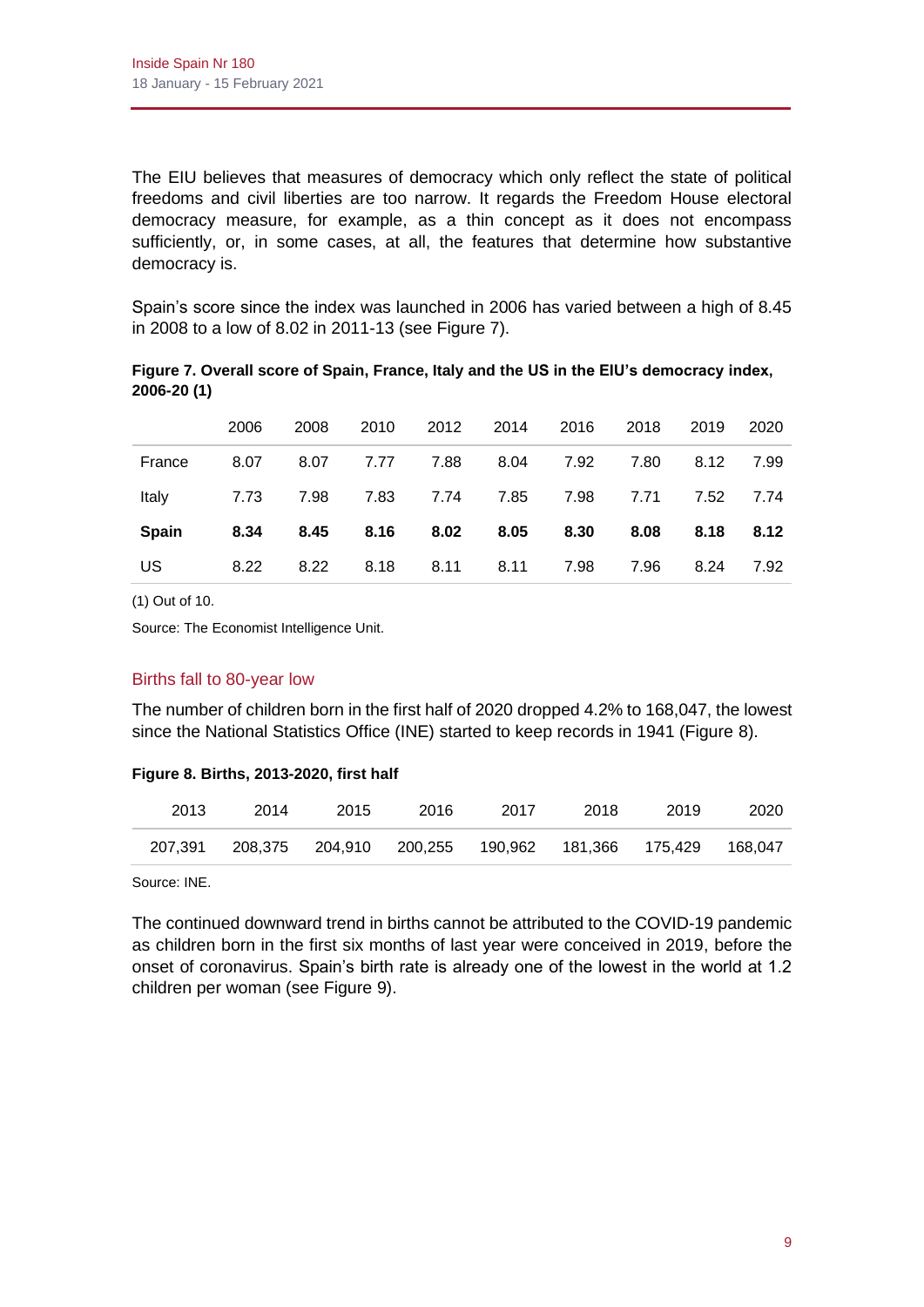|               | Births per woman |
|---------------|------------------|
| France        | 1.9              |
| US            | 1.7              |
| UK            | 1.7              |
| Germany       | 1.6              |
| Japan         | 1.4              |
| Italy         | 1.3              |
| Spain         | 1.2              |
| Taiwan        | 1.1              |
| World average | 2.4              |

## **Figure 9. World fertility rates (births per woman)**

Source: World Bank, latest figures.

The sharp decline (60.8%) in the number of weddings in the same period (see Figure 10) and the low number of conceptions because of the pandemic pointed to a steeper decline in births in the second half of 2020. Most children in Spain are born in wedlock, though that situation has radically changed in the last 40 years. In 1981 4.4% of children were born out of wedlock and in 2020 more than one-third.

#### **Figure 10. Weddings, 2013-20, first half**

| 2013   | 2014   | 2015   | 2016   | 2017   | 2018   | 2019   | 2020   |
|--------|--------|--------|--------|--------|--------|--------|--------|
| 68.880 | 68.855 | 70.480 | 73.307 | 73.997 | 72.825 | 72.321 | 28.327 |

Source: INE.

The pandemic's biggest impact is seen in the 19.6% rise in the number of deaths (see Figure 11).

#### **Figure 11. Deaths 2013-20, first half**

| 2013    | 2014    | 2015 | 2016 | 2017                                        | 2018 | 2019 | 2020    |
|---------|---------|------|------|---------------------------------------------|------|------|---------|
| 200.491 | 204.464 |      |      | 226,190  210,300  221,700  227,766  219,350 |      |      | 262.373 |

Source: INE.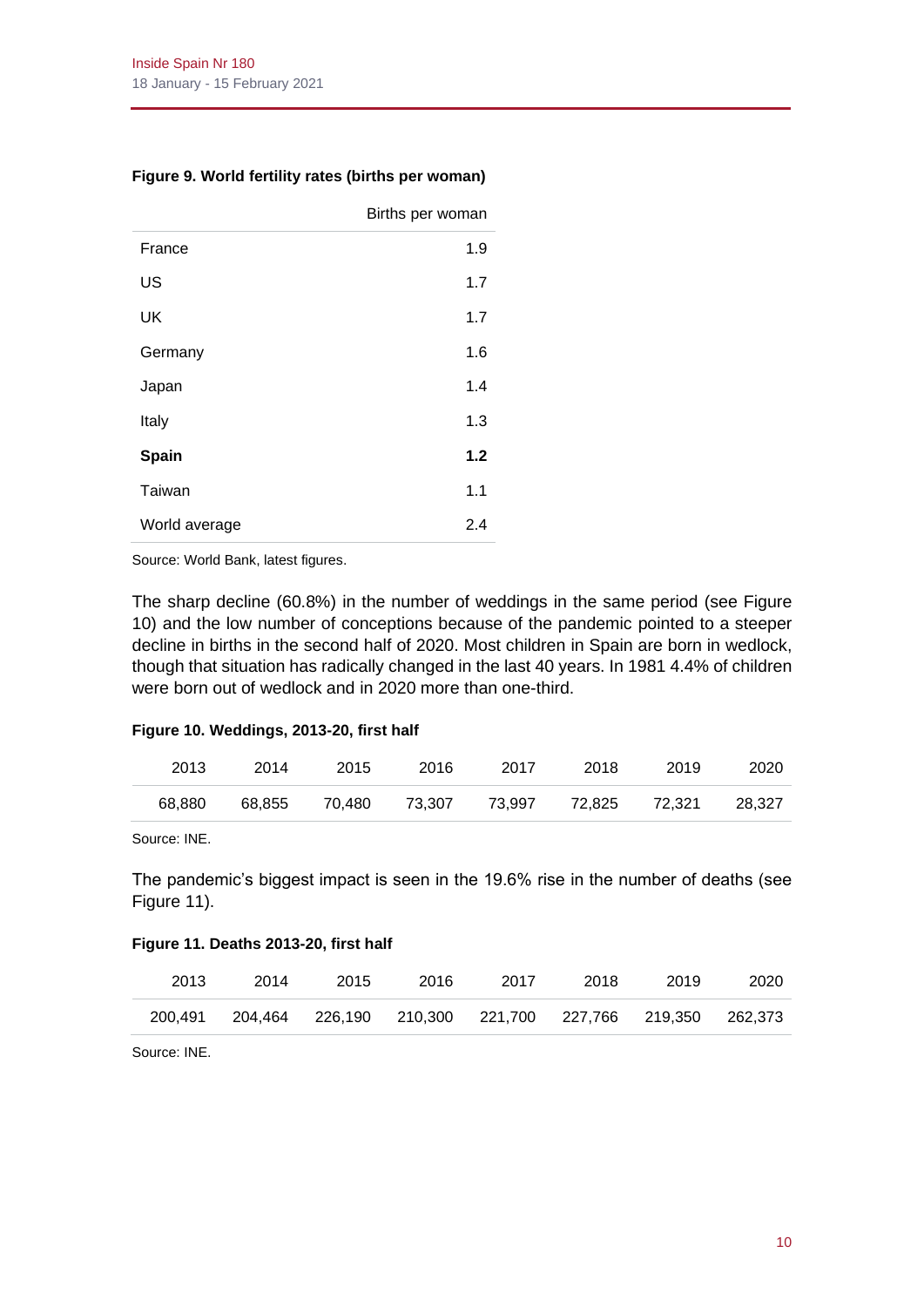# Early school-leaving rate inches down to 16%

The proportion of 18-24-year-olds who left school at 16 last year dropped to 16% from 17.3% in 2019, but this was still above the EU average of 10% and the EU target of 15% for 2020 (see Figure 12).

|              | 2006 | 2020 |
|--------------|------|------|
| <b>Spain</b> | 30.3 | 16.0 |
| Italy        | 20.4 | 13.5 |
| <b>EU-28</b> | 14.2 | 10.2 |
| Germany      | 13.7 | 10.3 |
| France       | 12.4 | 8.2  |
| UK           | 11.3 | 10.9 |

## **Figure 12. Early leavers from education and training, 2006 and 2020 (1)**

(1) The percentage of those aged between 18 and 24 who have only lower secondary education or less and are no longer in education or training. Except for Spain, the figures are for 2019.

Source: Eurostat.

The rate for girls (11.2%) was considerably better than for boys (20.2%), and there were considerable differences by regions (21.8% in Andalucía and 6.5% in the Basque Country).

# **The Economy**

# Tourism prospects threaten to weaken economic recovery

The extent to which the economy recovers from the historic 11.1% fall in output last year will largely depend on the key tourism and hospitality sectors, pulverised by the pandemic and showing no signs of any significant upturn in the face of the virulent third coronavirus wave and more infectious strains.

The 77% fall in visitors from 84 million in 2019 to 19 million in 2020, the lowest number since 1969, ended a seven-year run of annual records. Earnings from foreign tourism plummeted from €92 billion to €20 billion. The tourism sector's importance in the economy fell from 12.3% of GDP to around 4%. Up to two-thirds of the GDP shrinkage in 2020 was due to tourism and largely explains why Spain's recession was the EU's deepest.

More broadly, the hospitality sector is on its knees because of restrictions and curfews in a country that, according to a 2019 report by the National Statistics Institute (INE), has the most bars and restaurants in the world per capita (one for every 175 people). The tourism and hospitality sectors account for 26% of GDP in a normal year, five points more than the EU average.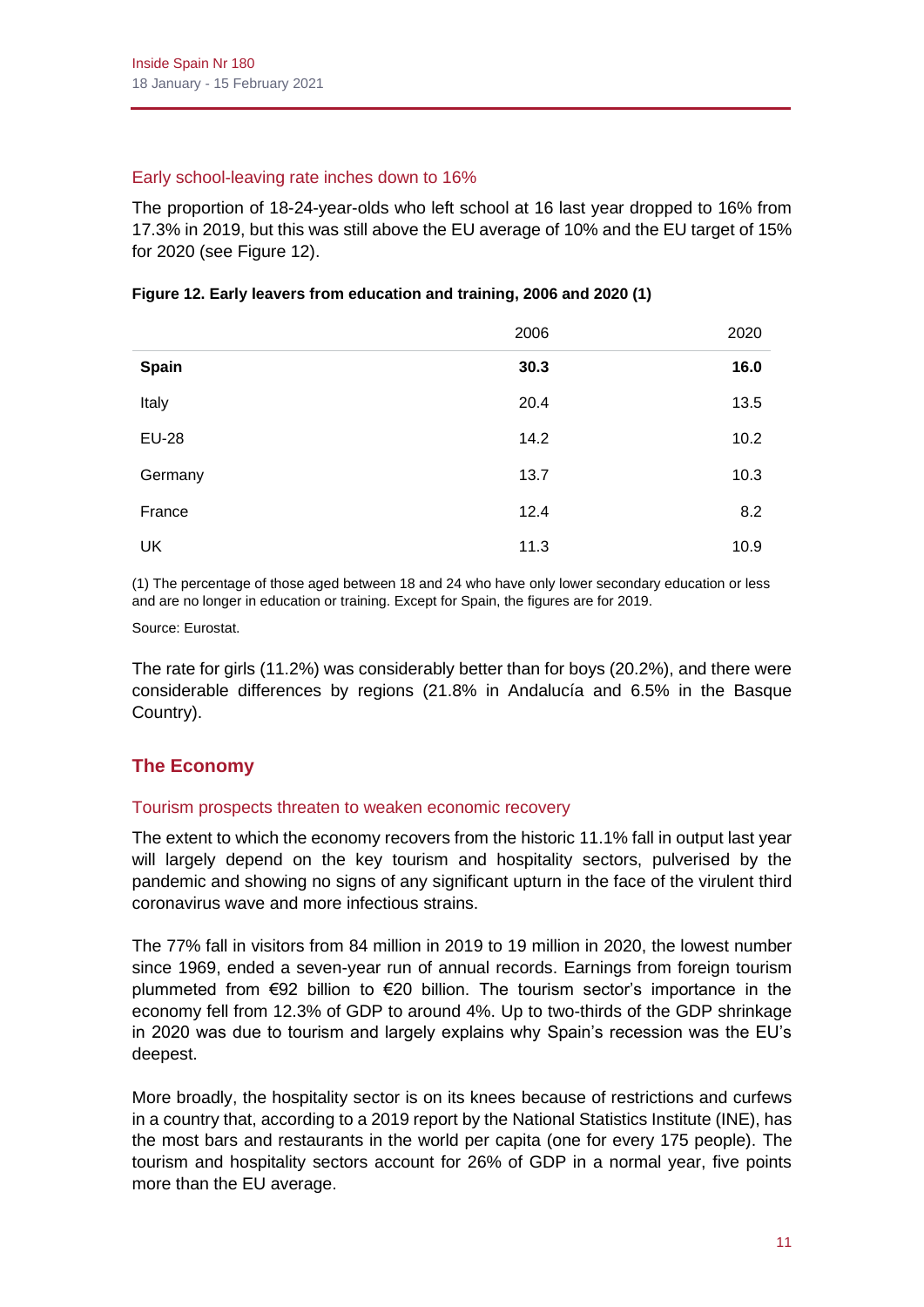Around 500 hotels have closed over the past year, according to the main business federation, and more than half of bars (55%) were closed at the end of January.

Prospects for a good kick-off to the tourism season during *Semana Santa* (Easter Week) in April are bleak, and few forecasters see a bright summer, depending on infection rates, the success of vaccination campaigns and travel restrictions between countries. The government believes the introduction of a coronavirus record vaccination card would encourage international tourists.

With household savings at a high level, because there is little to spend it on, the ray of hope is that most Spaniards will holiday at home, although Bank of Spain Governor Pablo Hernández de Cos says 'the capacity of domestic tourism to compensate for foreign tourism is relatively little'.

The IMF lowered its growth forecast from 7.2% to 5.9% (see Figure 13), something which the government has yet to do (see Figure 14). The European Commission estimates growth of 5.6%, the strongest recovery in the EU after the deepest fall, and 5.3% in 2022. Spain would not recover its pre-pandemic GDP until the end of next year.

|              | 2021 | 2020    |
|--------------|------|---------|
| France       | 5.5  | $-9.0$  |
| Germany      | 3.5  | $-5.4$  |
| Italy        | 3.0  | $-9.2$  |
| <b>Spain</b> | 5.9  | $-11.1$ |
| Euro zone    | 4.2  | $-7.2$  |

#### **Figure 13. IMF's economic growth forecasts for 2021 and 2020 estimates**

Source: IMF.

# **Figure 14. GDP growth 2012-21**

|  |  |  |  | 2012 2013 2014 2015 2016 2017 2018 2019 2020 2021(f)                   |
|--|--|--|--|------------------------------------------------------------------------|
|  |  |  |  | $-3.0$ $-1.4$ $+1.4$ $+3.8$ $+3.0$ $+3.0$ $+2.4$ $+2.0$ $-11.0$ $+7.2$ |

Source: INE except for 2021 which is the government's latest forecast.

Consumer weakened in January, reflecting the rising number of infections and suggesting Spain risks a fresh contraction in the first quarter of 2021. Sales of cars, a good barometer of recovery, were 5.1% lower in January than a year earlier, the steepest drop since the series began in 1989. Close to 50% of companies consulted by Deloitte said they did not expect to recover their pre-pandemic business levels until 2022 and 20% during the second half of this year.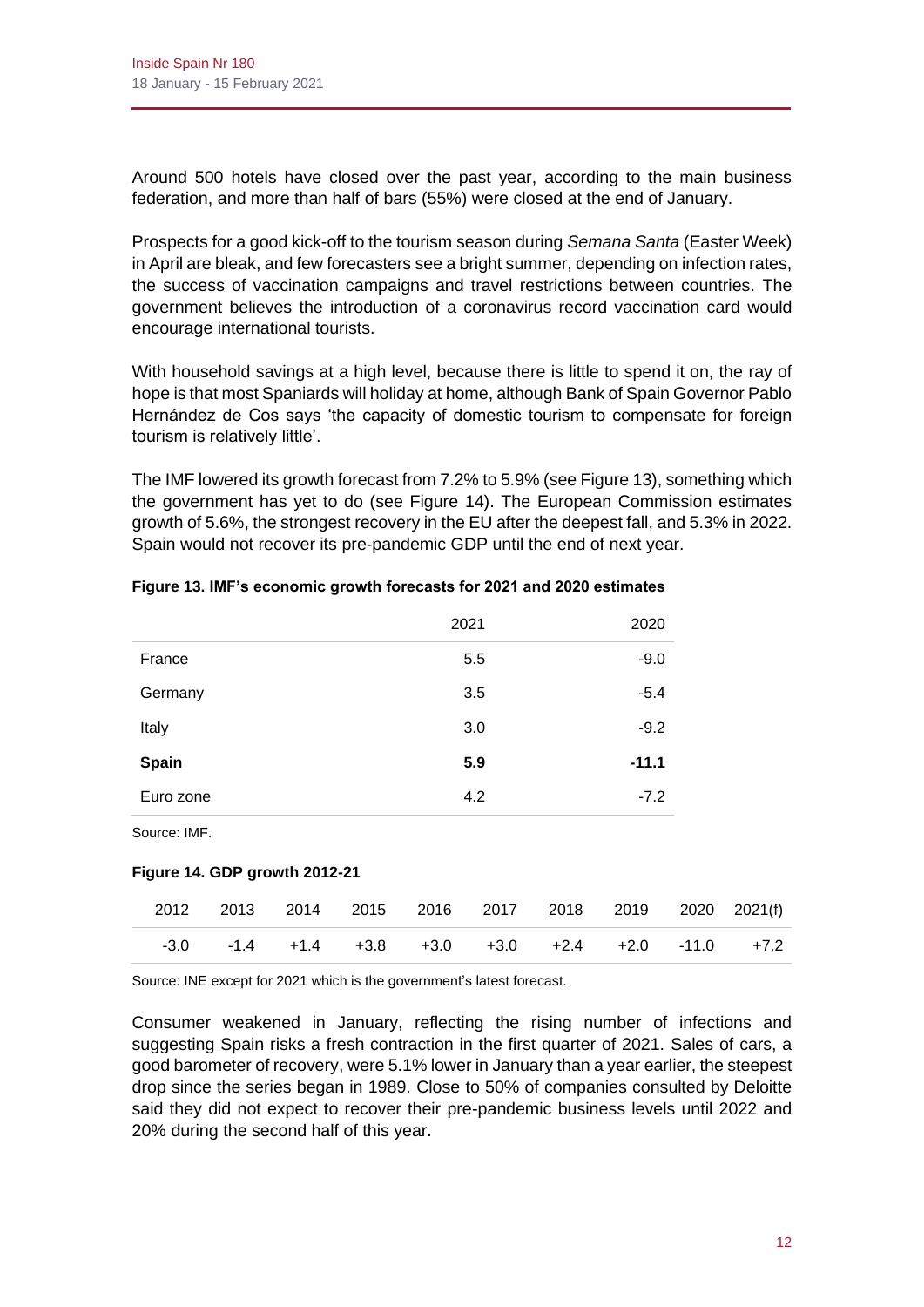The stated unemployment rate, based on quarterly household surveys, ended 2020 at 16.1%, more than double the EU average and up from 14% before the pandemic. Youth unemployment (18 to 24-year-olds) reached 40.9%. The number of jobless rose by 527,900 to 3.71 million, excluding 755,000 furloughed workers. The rate was lower than the more than 20% predicted by international organisations such as the OECD and reflected the success of the job retention scheme (ERTEs), which has been extended until the end of May and could be further prolonged.

There has been little structural job destruction. Nevertheless, all members of working age in 1.19 million homes are unemployed. Almost 219,000 jobs were shed in January, according to the government's INEM offices where the unemployed register.

The forecasts do not incorporate the impact of the EU's Next Generation programme, which should boost domestic demand. Spain is set to receive €140 billion in the period 2021-26. Its plan on how to use this tsunami of funds gained parliamentary approval this month thanks to the 52 MPs of the hard-right VOX abstaining, as the Popular Party, the main opposition, and the Cs voted against it.

In a bid to increase employment, the government is going to pilot a four-day week in a small number of companies at a cost of €50 million. This was proposed by the small leftwing party *Más País* in return for supporting the government's deal on EU recovery funds. Financial aid will be provided to those firms that cut the working week to 32 hours with no loss of pay.

Spain's fiscal response to COVID-19 has been the lowest in the euro zone, according to the European Central Bank (ECB). Its measures accounted for 1.3% of GDP compared with an average of more than 4% (see Figure 15). The government disputes the ECB's methodology for the calculations, as it excludes, among other things, the €40 billion cost of the job retention scheme (ERTEs), which has been extended until May, and the  $\epsilon$ 16 billion regional fund for health and education. The Finance Ministry says including these and other measures, Spain's response represented 5.5% of GDP.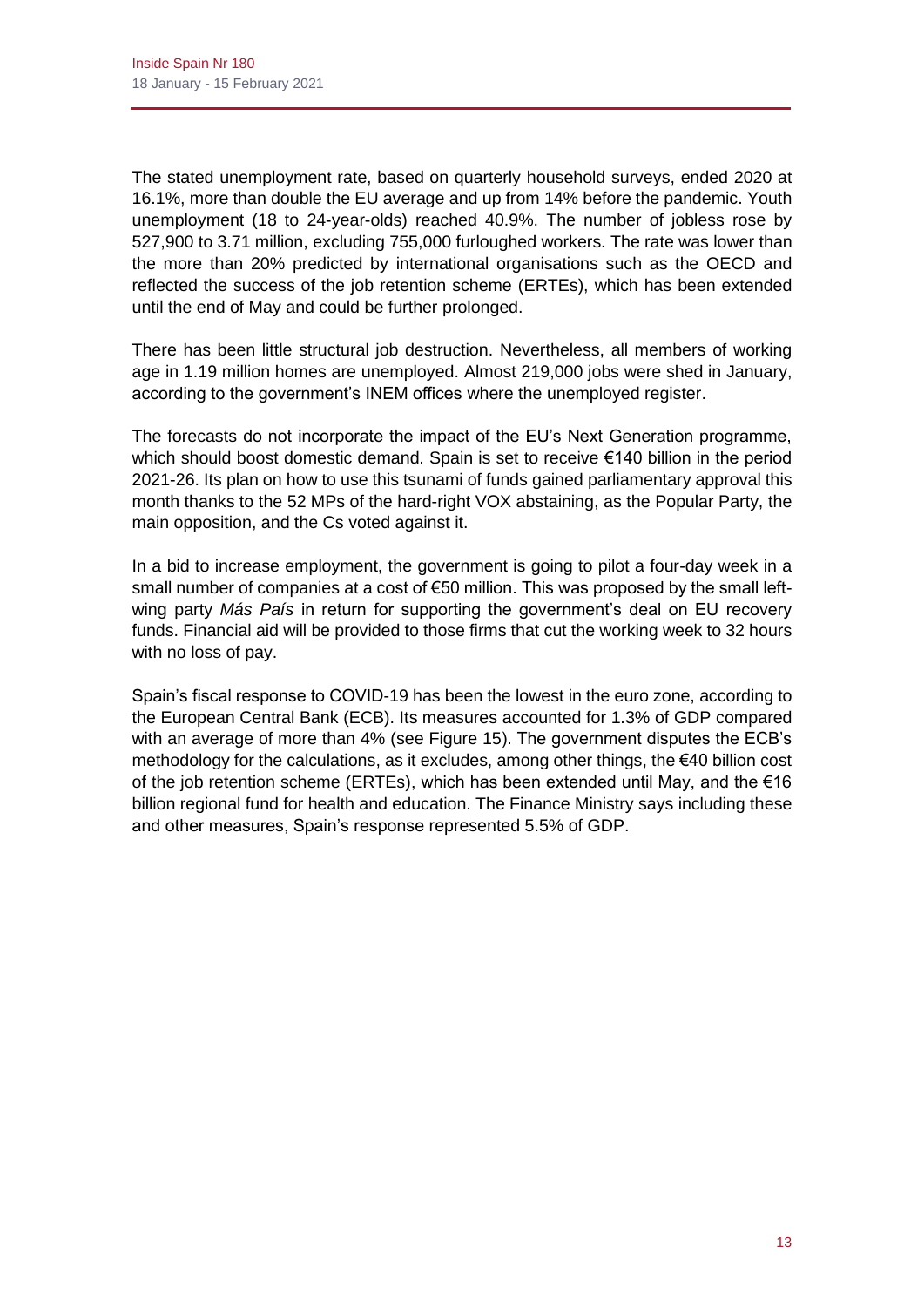2020





Source: European Central Bank.

# Spain ranked among Top 20 countries in carbon-free index

The Massachusetts Institute of Technology's 2021 Green Future Index ranked Spain 18th out of 76 countries that have made the most progress and commitment towards building a carbon-free future (see Figure 16).

#### **Figure 16. Green Future Index**

|               | Score out of 10 |
|---------------|-----------------|
| 1.Iceland     | 6.5             |
| 2. Denmark    | 6.4             |
| 4. France     | 6.0             |
| 7. Costa Rica | 5.8             |
| 11. Germany   | 5.6             |
| 17. UK        | 5.4             |
| 18. Spain     | 5.4             |
| 76. Qatar     | 26              |

Source: Massachusetts Institute of Technology.